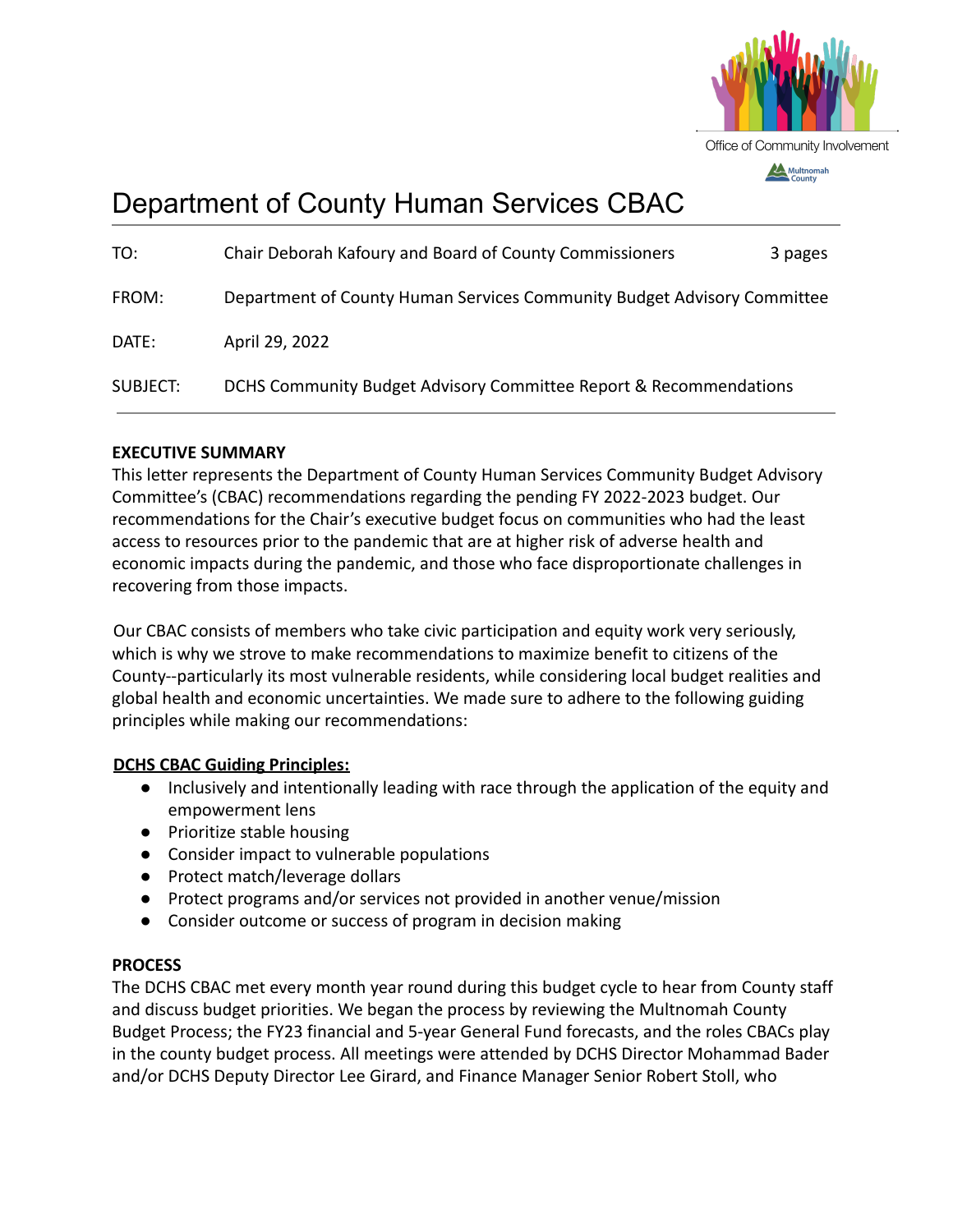provided overviews, context, and support. Also included were Equity and Inclusion Manager, Dr. Carlos Richard to join our meetings on a regular basis to enhance our equity discussions as a group.

To inform our budget recommendations, the DCHS CBAC heard presentations from each division in the Department including the newest division, Preschool for All and the Food Justice! project. DCHS Division Directors attended meetings and presented overviews to their divisions, the services they provide and how their programs are funded in regards to CGF and other funds. Each Division spent considerable time outlining the services provided with County funding, including changes to operating models and need in the community as a result of COVID-19 and beyond. We continue to be impressed with the level of scrutiny and review that program offers went through to prioritize equity and empowerment in the decision-making process. Similar to last year, the DCHS CBAC was intentional in allowing committee members more time to consider and debate budget recommendations than in previous years; this included gathering supporting information earlier and scheduling consecutive meetings during the decision making process.

The DCHS CBAC feels that DCHS is doing an admirable job of prioritizing add requests to the Chair that are critical human service programs. Department staff provided thorough program details and were very responsive to requests for further information, and clear rationale was given for all proposed budget changes. Further, the CBAC members are continuously examining how to be more efficient with the information we receive and request from DCHS, including how we digest this information and strengthening the link between the presentations we've received throughout the year and our ultimate budget recommendations. As a result, the CBAC worked internally to create a DCHS CBAC calendar to help guide priorities for each month and we updated our guiding principles to reflect the most current budget climate.

### **EMERGING ISSUES & CHANGES**

The committee formed its recommendations under a second year of the COVID-19 pandemic, and its effects on County citizens and programs needed to aid those disproportionately affected were heavy factors in our decision making. We also focused on supporting programs which provide aid to immigrants and refugees, those affected by domestic violence, the housing crisis, and communities of color who experience inequalities in economic opportunities, housing, health care, the justice system, and other areas.

### **BUDGET FEEDBACK**

The CBAC believes that DCHS provides a critical safety net through the provision of essential services in our community. We believe that a strengthened social safety net is the foundation of recovery for the populations that DCHS serves, particularly given the pre-existing vulnerabilities of these populations.

*Members: Kali Glenn-Haley (Co-chair), Nyla Moore (Co-Chair), Mariel St.Savage, April Ybarra Black, Jeff Scroggin, Ashley Hess, Mark Sturbois Staff: Mohammad Bader, Robert Stoll, Lee Girard, Dr. Carlos Richard, Tahira Rivera*